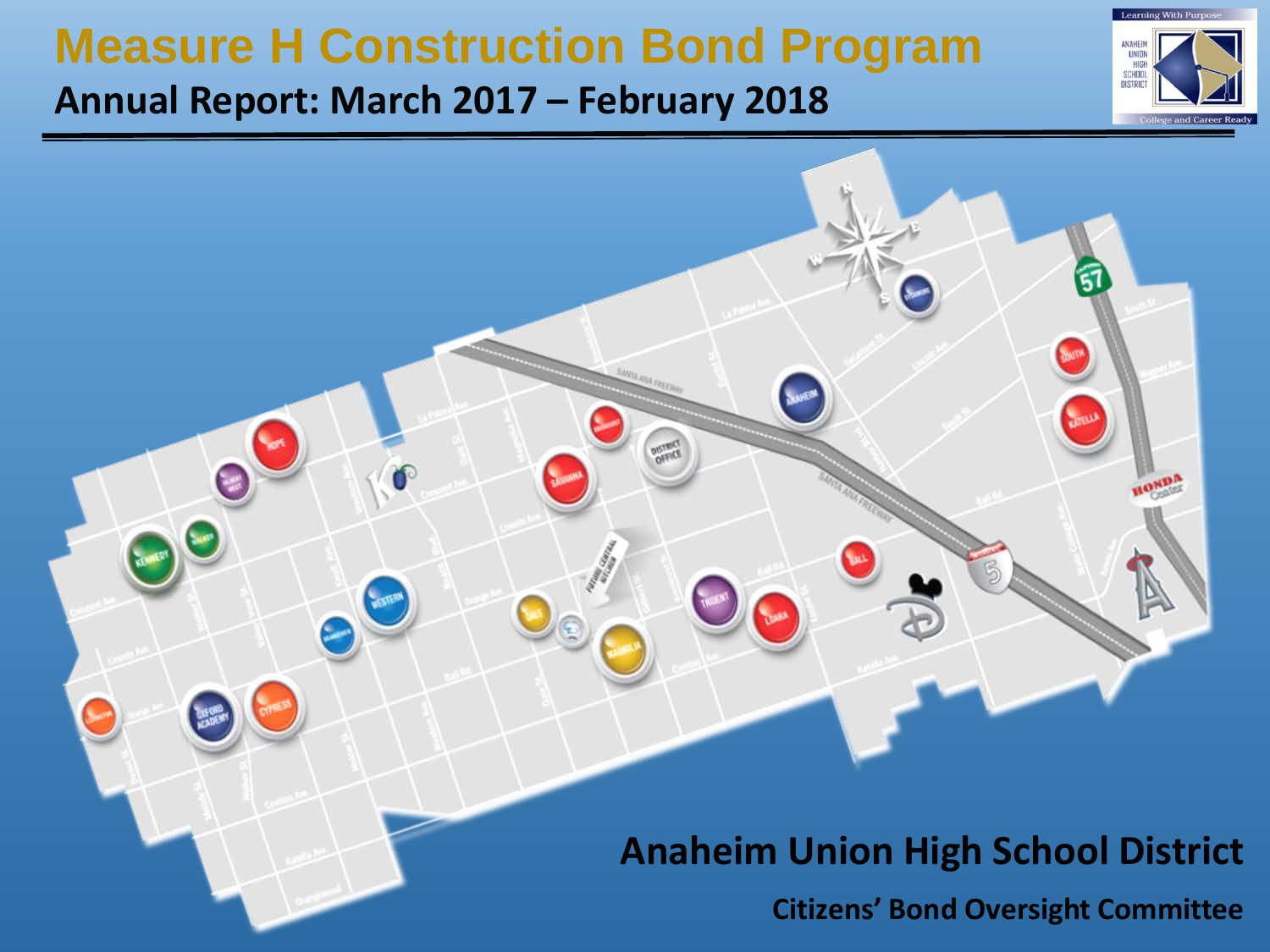

# Table of Contents

| (March 2017 – February 2018)         |  |
|--------------------------------------|--|
| <b>Measure H Expenditure Summary</b> |  |
|                                      |  |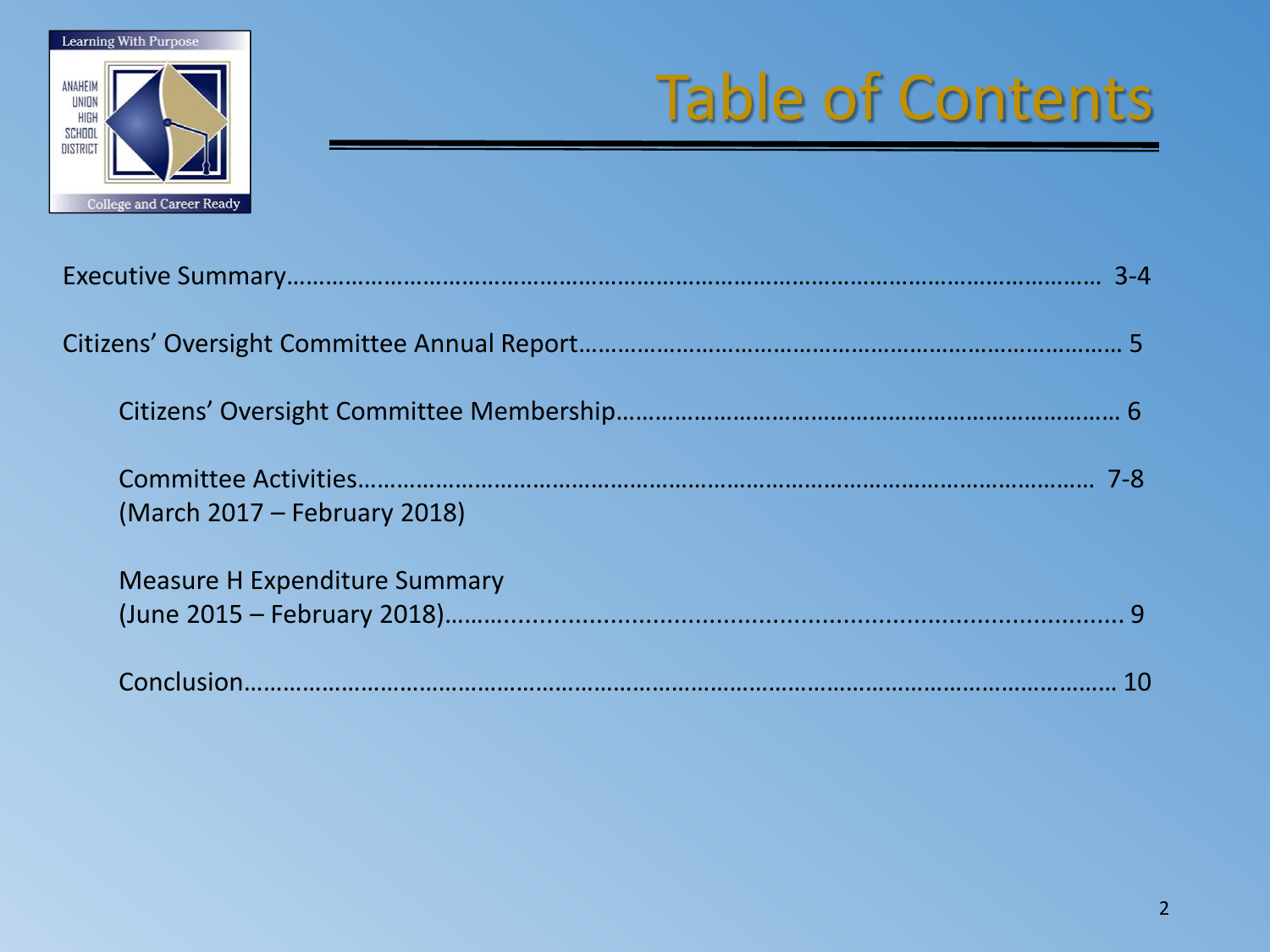

### Executive Summary

The following is a summary of the Committee's activities from March 2017 through February 2018.

The Committee met three times during this period and made site visits to Cypress High School and Dale Junior High School. The Committee met on the following dates.

- May 4, 2017
- September 28, 2017
- January 16, 2018
- On March 7, 2017, we presented the Committee's Annual Report (September 2016 February 2017) to the Board of Trustees in public session
- $\triangleright$  On January 16, 2018, we received and reviewed the Financial and Performance Audit for the year ending June 30, 2017, that was prepared by Vavrinek, Trine, Day & Co, LLP
- On January 16, 2018, we received a presentation on "Citizen Bond Oversight and Accountability" and an update on the "Bond Financing Plan", that was presented by Government Financial Strategies
- $\triangleright$  We received design and construction project updates for Wave I and Wave II Measure H projects
- $\triangleright$  We received and reviewed project budgets
- We received and reviewed the Wave II project list and preliminary budgets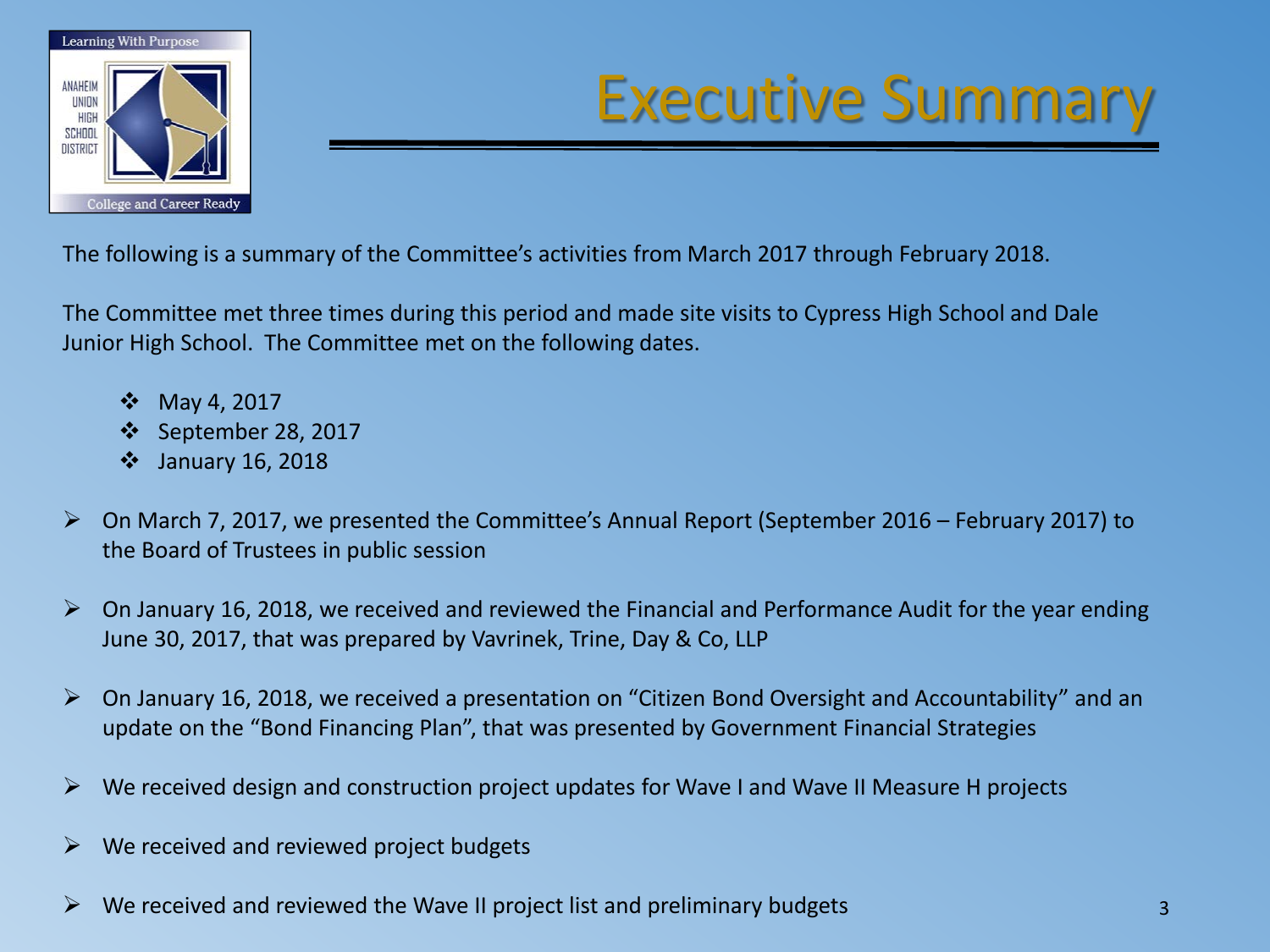

### Executive Summary

- $\triangleright$  We received and reviewed the expenditure reports related to the Anaheim Union High School District (Orange County, California) General Obligation Bond, Election of 2014 - Series 2015, Wave I projects
- SITE VISITS
	- $\triangleright$  On April 4, 2017, we attended the Grand Opening of the Katella High School DROPS Site Improvement project
	- $\triangleright$  On May 4, 2017, we visited Cypress High School in anticipation of the site improvement project at that school
	- $\triangleright$  On January 16, 2018, we visited Dale Junior High School and Polaris in anticipation of the new construction and modernization project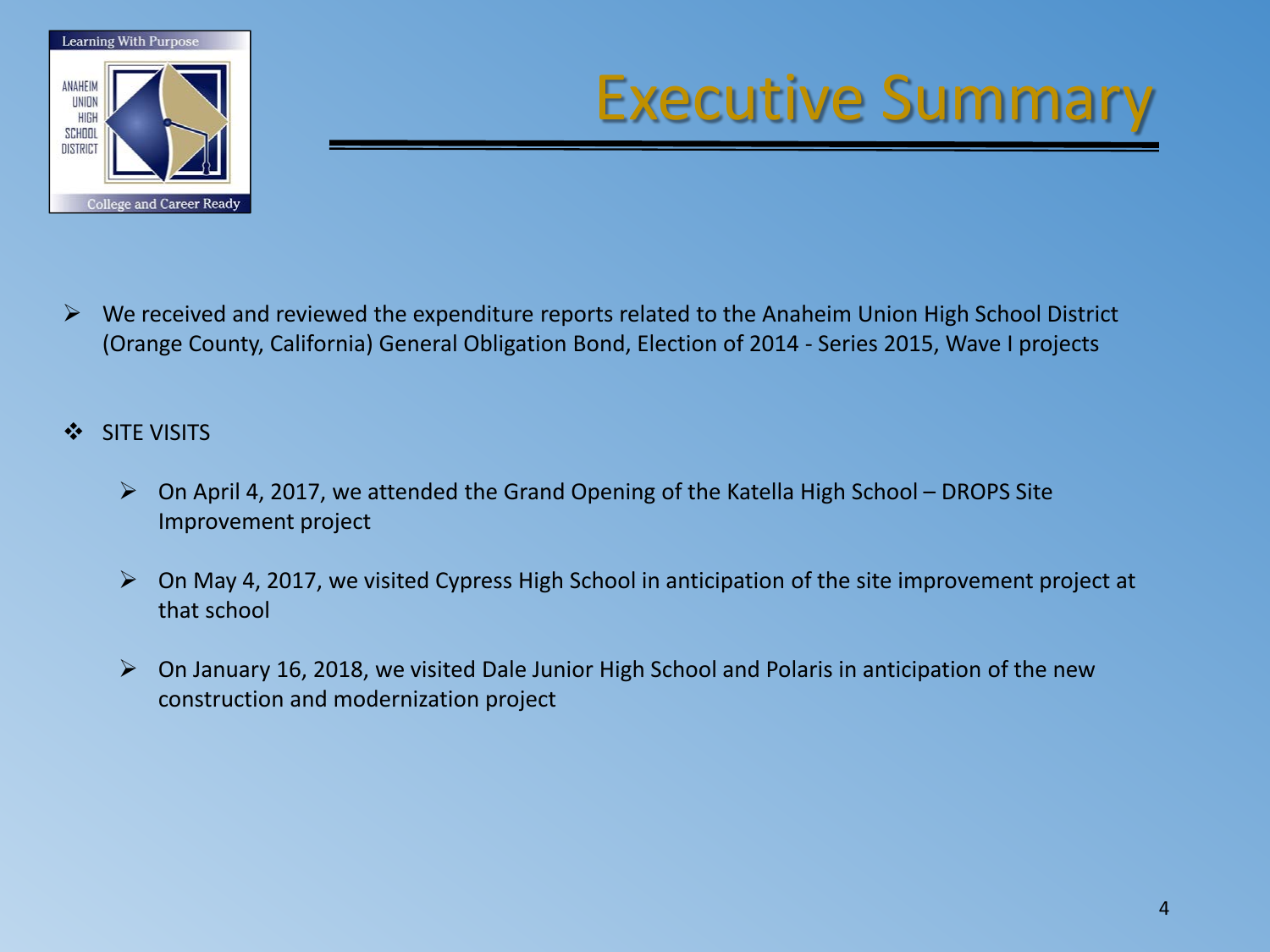

Based on our review of the Financial and Performance Audit Report dated June 30, 2017, project updates and site visits, we are confident the AUHSD is expending the bond proceeds only for the purposes as set forth in the Measure H Bond Program and not for other purposes. We are satisfied with efforts being made to complete all projects as planned and in a cost-effective manner, and will continue to diligently monitor those efforts.

The Anaheim Union High School District Board of Education established the Citizens' Oversight Committee (COC) by Resolution No. 2014/15-B-02. The Committee is established under the guidelines of Measure H Bond election. Measure H was approved by the voters on November 4, 2014 and authorized the issuance of \$249,000,000 in general obligation bonds for capital improvement projects throughout the District.

#### Purpose

The purpose of the COC is to inform the public, at least annually in public session, concerning the expenditure of bond proceeds as approved by the voters on November 4, 2014. Bond proceeds may be expended only on capital improvement projects as defined by Exhibit B of Resolution No. 2014/15-B-02.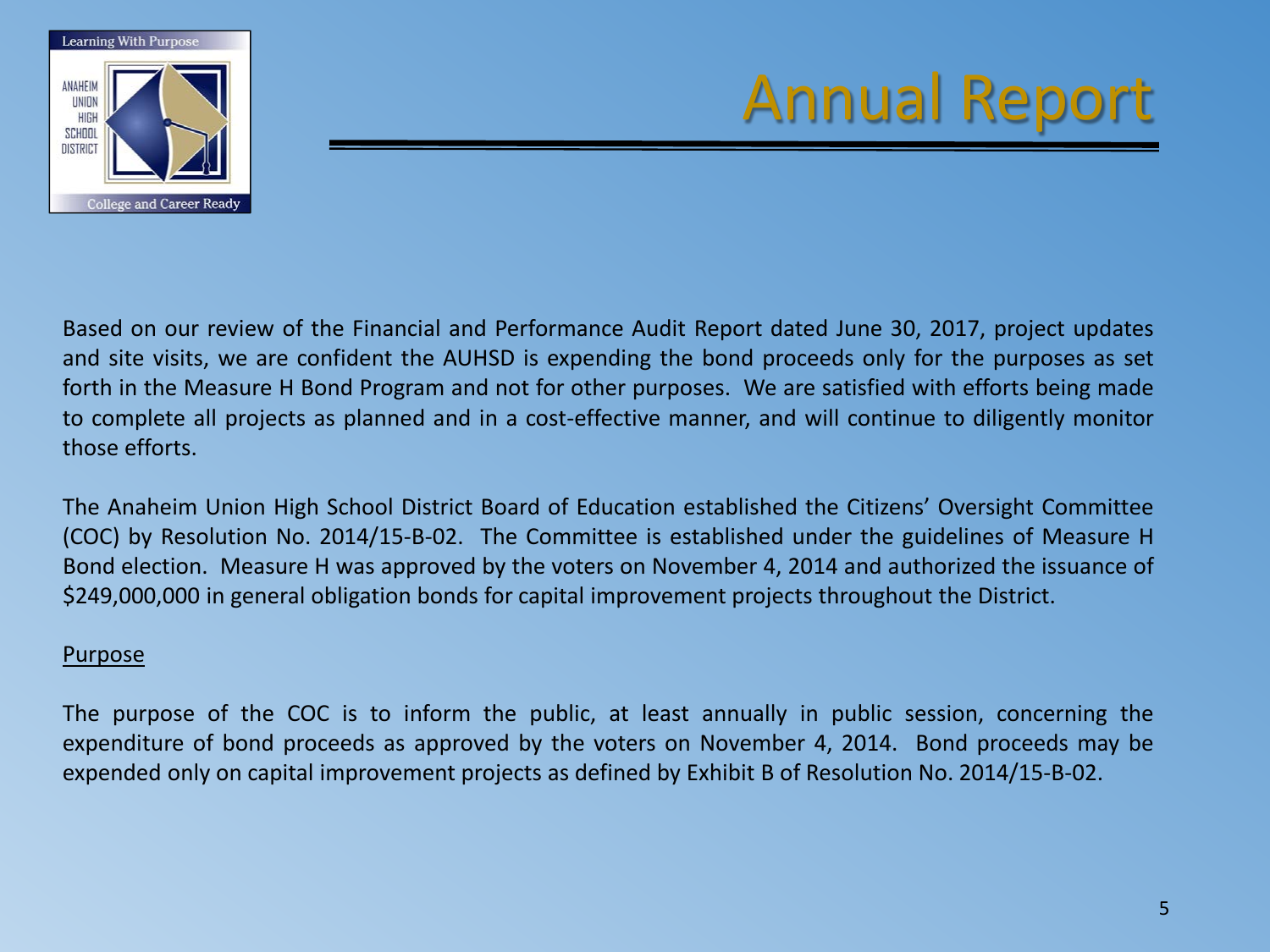

#### **Membership**

| <b>Name</b>                              | <b>Representative Group</b>                                 | <b>Reappointment Date</b>          | 2 <sup>nd</sup> Term Completion |
|------------------------------------------|-------------------------------------------------------------|------------------------------------|---------------------------------|
| <b>Carolyn Cavecche</b><br>(Chairperson) | Member Active in a Bonafide<br><b>Taxpayer Organization</b> | March 7, 2017<br><b>March 2019</b> |                                 |
| <b>Steve Hwangbo</b>                     | Parent                                                      | March 7, 2017                      | <b>March 2019</b>               |
| Larry Larsen                             | Member Active in a Senior<br>Citizens' Organization         | October 13, 2016                   | October 2018                    |
| <b>Robert Nelson</b>                     | Member At-Large                                             | March 7, 2017                      | <b>March 2019</b>               |
| Patricia Rich                            | Member At-Large                                             | October 13, 2016<br>October 2018   |                                 |
| <b>Rick Tkach</b>                        | Parent                                                      | March 7, 2017                      | <b>March 2019</b>               |
| Alan Walker                              | Member Active in a Business<br>Organization                 | October 13, 2016                   | October 2018                    |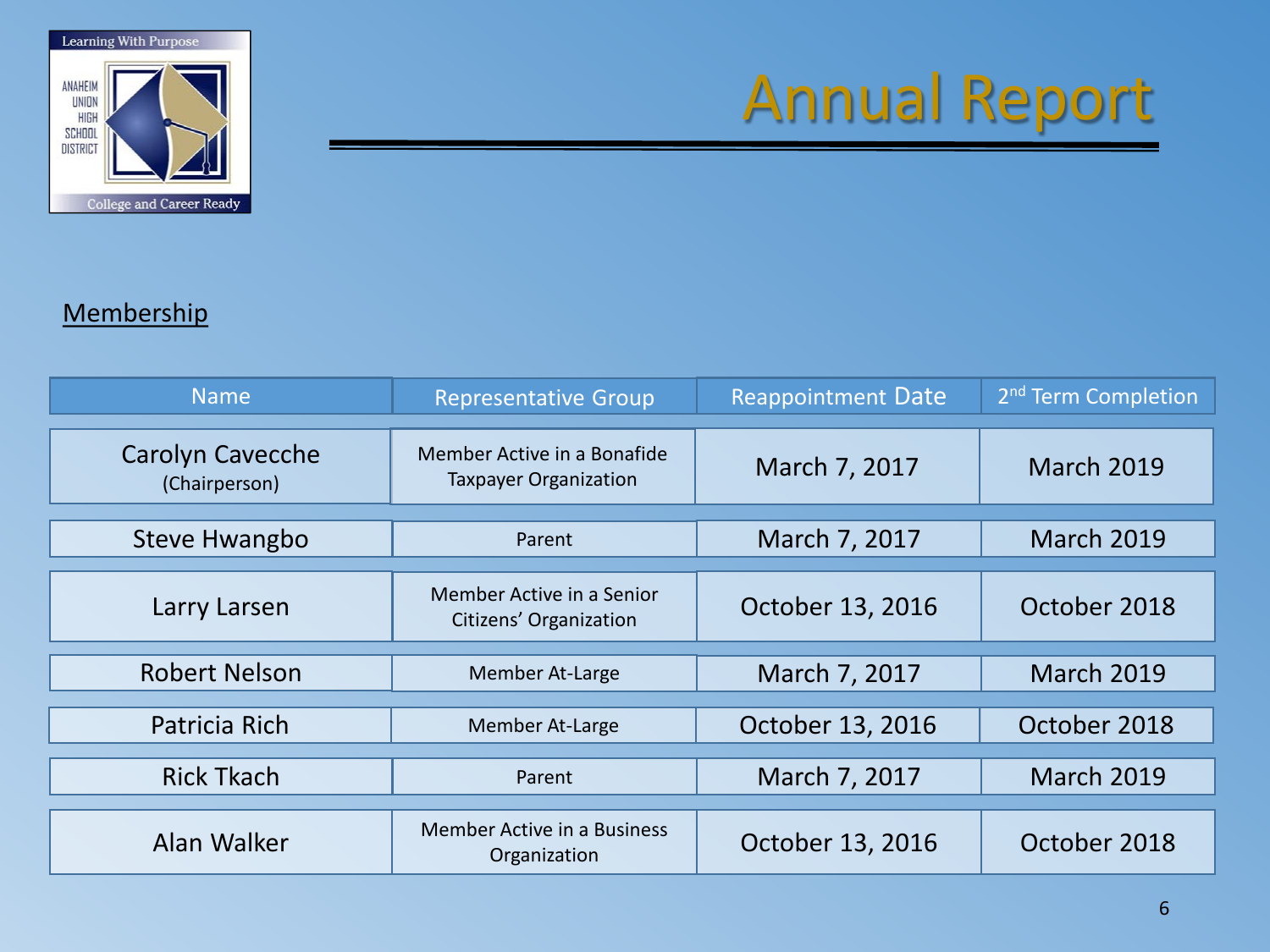

#### Committee Activities

The COC actively reviews Measure H expenditures, annual financial and performance audits, financial statements, and staff reports regarding Bond sales, use of the proceeds, and progress of various capital projects that are funded by Measure H proceeds.

The specific activities of the COC includes the following:

- 1. Review and approval of the Committee Bylaws
- 2. Review of current projects in the Facilities Master Plan, including updates
- 3. Visits to construction sites
- 4. Attend regular meetings as a committee
- 5. Review of various reports and information including:
	- Annual performance and financial audits
	- Quarterly expenditure reports
	- Construction project updates
	- Planning status of future construction projects utilizing Measure H Bond funds
	- Various staff reports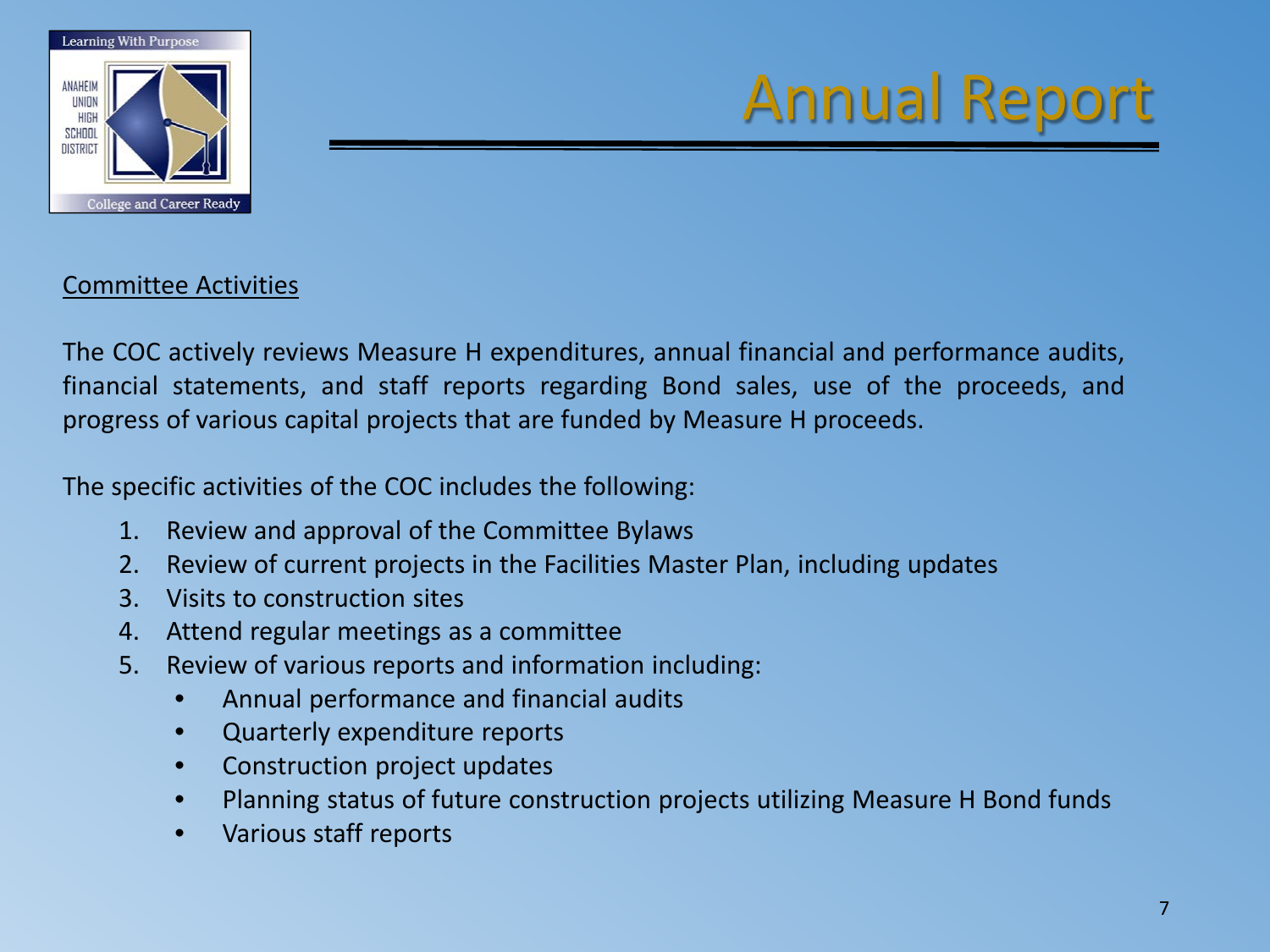

Committee Activities (continued)

- 6. Review of bond series issuance details
- 7. Review of efforts of the District to maximize bond revenues by accessing state matching funds and implementing cost-savings measures
- 8. Adherence to the Brown Act requirements of publicized and open meetings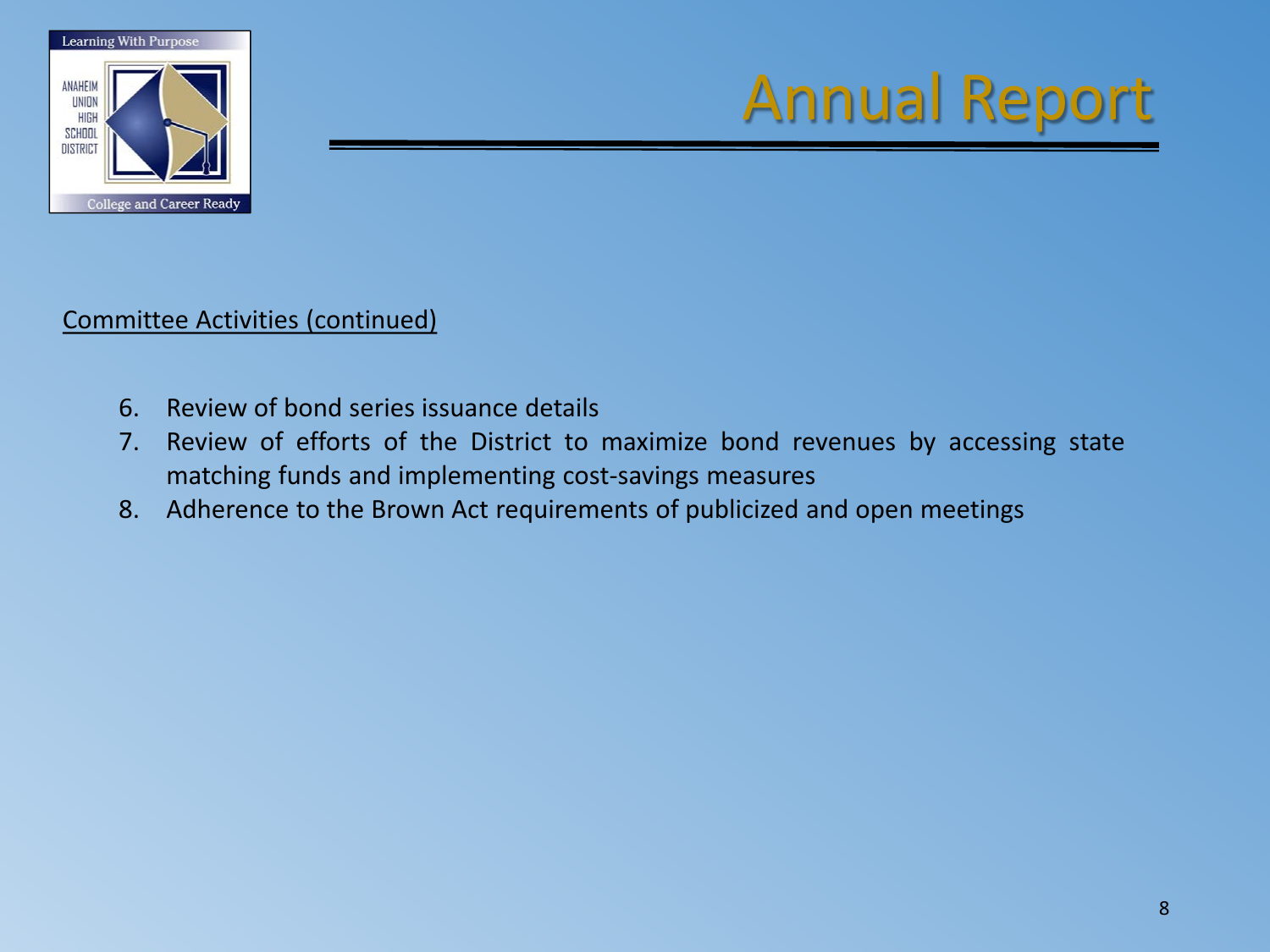

### **June 2015 – January 2018 Measure H Expenditure Summary**

**Bond Series 2015 Proceeds \$64,171,602.61 Expenditures as of January 31, 2018 \$36,401,529.37 Balance Bond Series 2015 \$27,770,073.24**

The following is the detail summary of the Measure H Expenditures as of January 31, 2018:

| A. PPM, Design, Inspection, and Testing           | \$5,001,784.79  |
|---------------------------------------------------|-----------------|
| <b>A1. Construction</b>                           | \$5,226,712.48  |
| <b>A2. District Project Management</b>            | \$139,984.57    |
| <b>B.</b> 21 <sup>st</sup> Century Furniture      | \$5,610,246.35  |
| C. 2012 Certificate of Participation Payoff       | \$19,883,505.98 |
| D. Bond Administration Costs and Interest Expense | \$539,295.20    |

**\_\_\_\_\_\_\_\_\_\_\_\_\_\_\_\_\_\_\_\_\_\_\_\_\_\_\_\_\_\_\_\_\_\_\_\_\_\_\_\_\_\_\_\_\_\_\_\_\_\_\_\_\_\_\_\_\_\_\_\_\_\_\_\_\_\_\_\_\_\_\_\_\_\_**

**TOTAL EXPENSES: \$36,401,529.37**